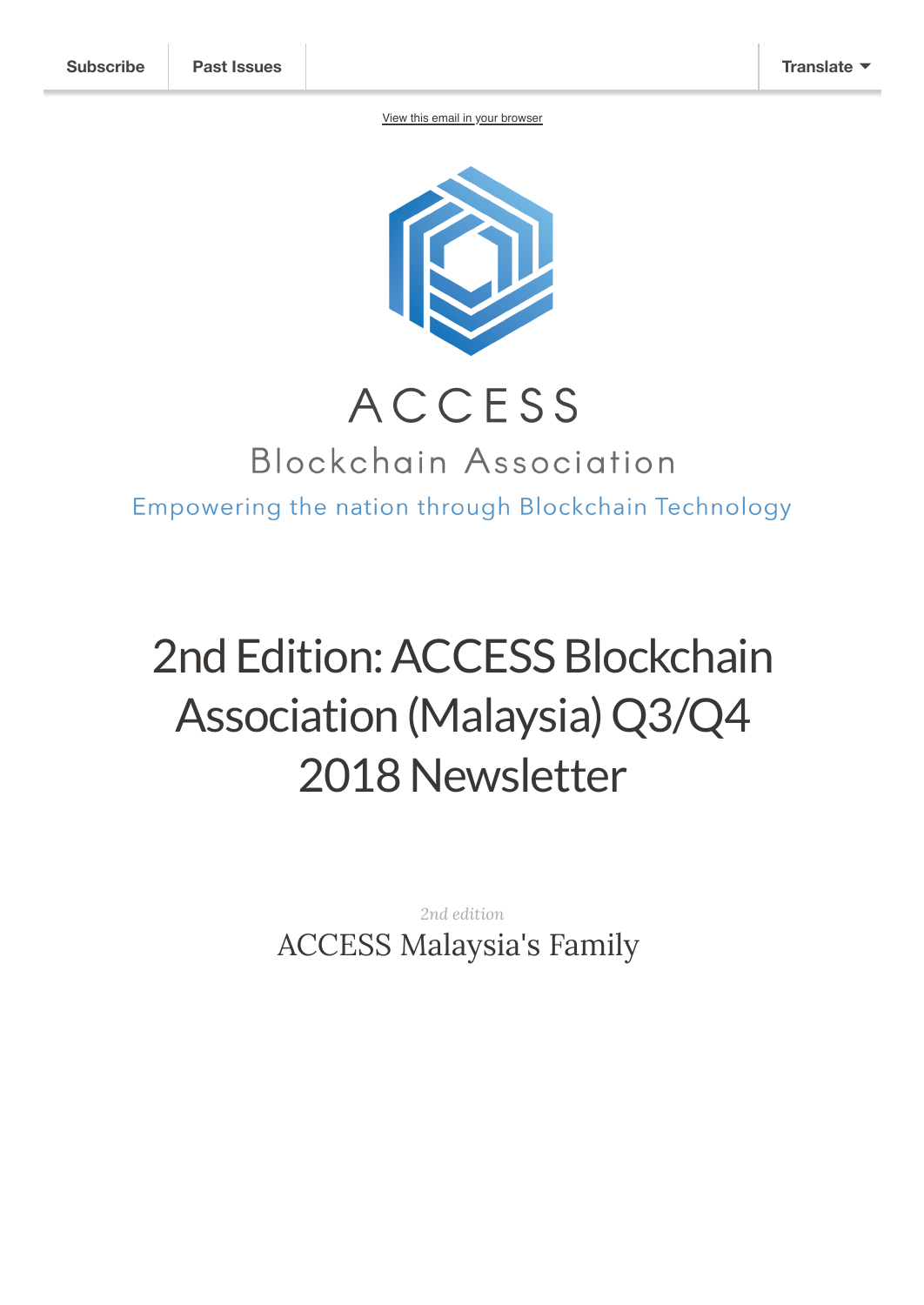

**CONTENTS** Preliminary words Organizational Updates Development Updates 2018 Review 2019 Insight

#### **Dear esteemed members,**

We hope you have a wonderful day.

ACCESS MY has has been active in  $Q_3-Q_4$  2018. We have successfully held our first Annual General Meeting (AGM), participated in exhibitions, panels, lectures, as well as discussions with various parties in the government and private sectors. This newsletter aims to provide you with updated information on the developments within the association.

#### **Organizational Updates**

1. As you might know, Sasha is our full-time Admin Executive; responsible for the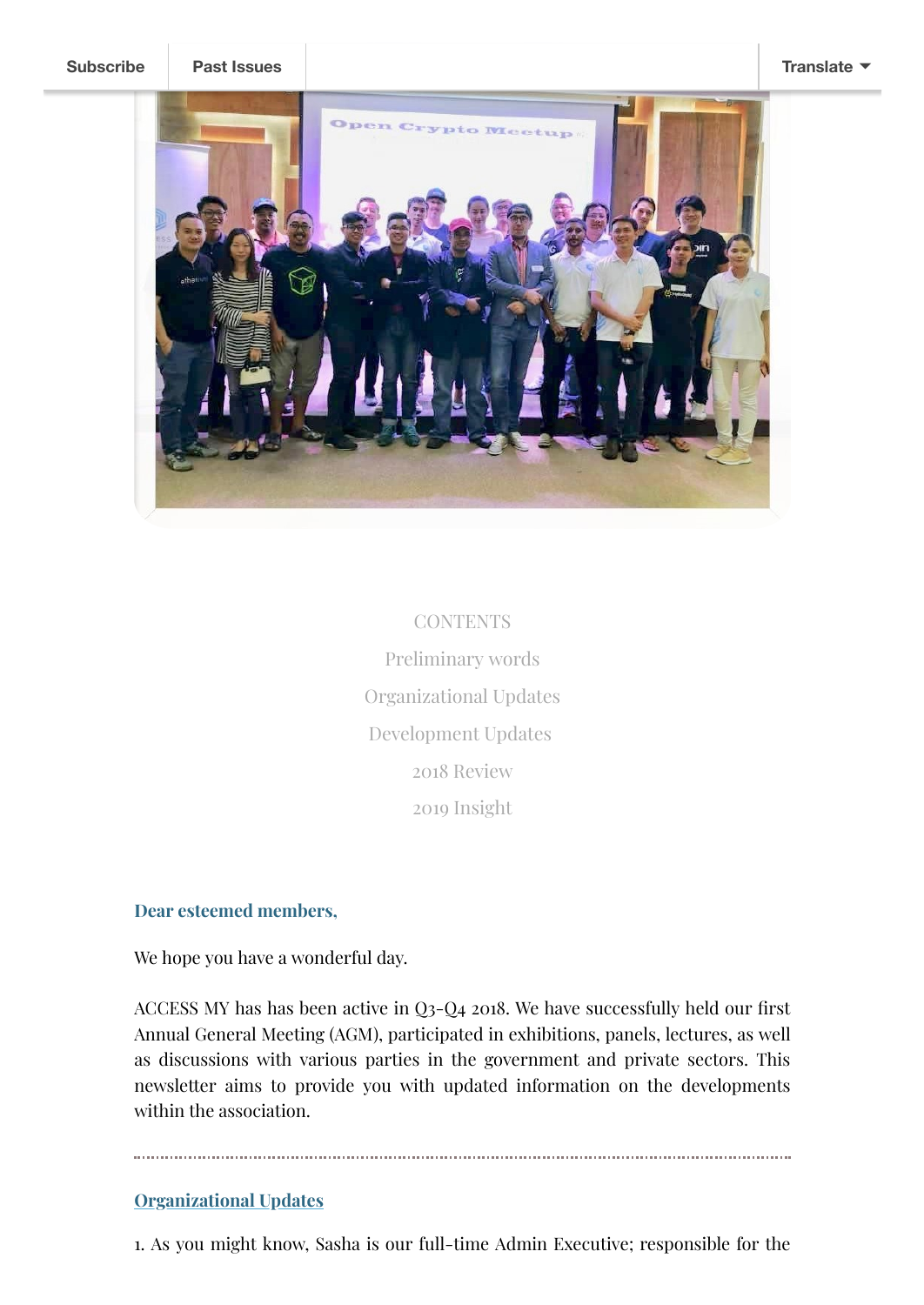corporate members, also responding to general inquiries from members and the public.

We will also be recruiting an intern from one of our local universities within Q12019 to assist Sasha and spread awareness of the association within the local student population.

2. ACCESS Blockchain Association present roster of Sub-committee (EXCO) is as follows;

We have formed 8 subcommittees which are open to regular members. Please notify Sasha via sasha@access-my.org or telegram @Sasha\_haya and she will register you into the group of your choice. Bear in mind that Telegram is the main channel for subcommittee coordination and you will need to have the application installed in order to participate.

Subcommittees categories :

- 1. Research/Technical Standards
- 2. Community outreach/Creative/PR Marketing
- 3. Education
- 4. Exchange/Digital Currency
- 5. Industry Relations
- 6. Mining & Node operations
- 7. Regulatory/Legal/Syariah
- 8. Inclusion

3. Our current membership roster is as follows:

- Corporate: 19
- Individuals: 72
- Students: 11
- Overall: 102



4. 1st Annual General Meeting (AGM)

We have successfully our innaugural Annual General Meeting at the Seminar Hall, Oasis Discovery Centre on 29th September 2018.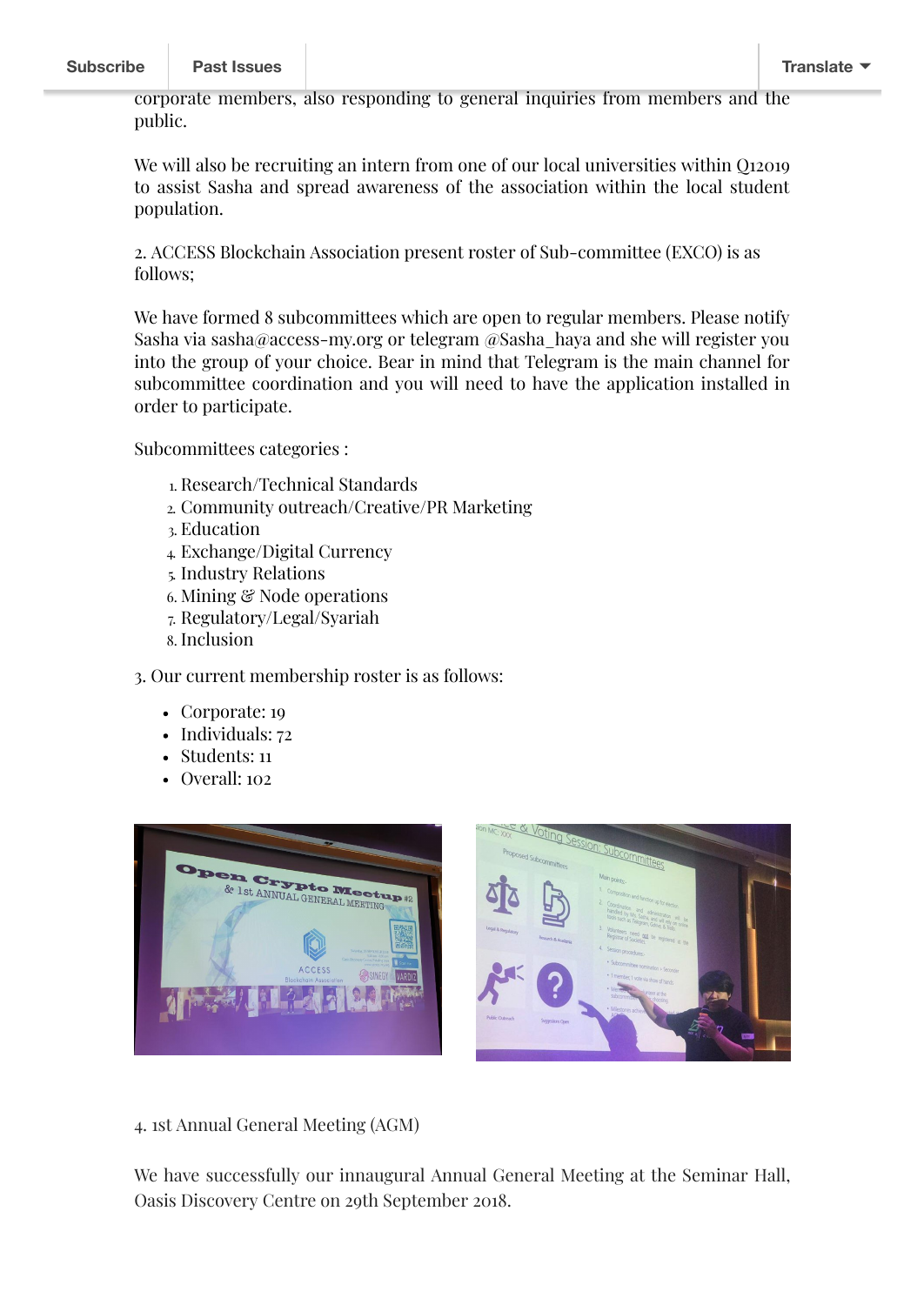"Business Niches in the Bitcoin Ecosystem". Following that, we have organizational reports from our Secretary and financial report from our Treasurer.

Subsequently, the event was followed by a nomination and voting session for the EXCO. All existing EXCOs for 2017-2018 have been nominated and reappointed as EXCO for 2019. Also at the event, we made a session where the subcommittee was formally established. Therefore, nominations and voting are conducted by its members and 8 subcommittees have been established with the Head of the Subcommittee appointed responsible for each division.

Towards the end of the event, another session took place from World Foodchain with titled "Food data on blockchain". To enliven the event, we have a lucky draw and the winner is Jason Vandal who won our exclusive ACCESS snapback cap. We would like to thank all our esteemed members for contributing to the success of our AGM.

#### 5. ACCESS Exclusive Merchandise

As a fast-growing and well-known association in blockchain industry around the region, we have come up with our signatures which is to have our own exclusive Tshirts with polyester jersey fabric and Snapback Cap designated with our logos. It is to be sold at a standard price for RM100.00 and RM50.00 and membership price is RM60.00 for t-shirt and RM30.00 for snapback cap. If you are interested in purchasing our merchandise kindly placed your order by sending email to sasha@access-my.org/telegram @Sasha\_Haya

### **Development Update Q3 - Q4**

1. Standards Malaysia

ACCESS Blockchain Association has been in a friendly relationship with Standards Malaysia since 2017. In Q32018, we have been officially accepted into the TC  $/$  307 Working Group to support setting national and international standards.

2. Bank Simpanan Malaysia (BSN)

In Q4 / 2018, we arranged for a meeting at BSN and brought two corporate members in the cryptocurrency exchange business. The purpose of the meeting is to establish a friendly relationship and understanding between our members and the bank, to enable critical crypto-related businesses to maintain banking facilities. Development is underway and we expect the next meeting to take place in early 2019.

#### 3. ACCESS Iskandar

Our secretary; Mr. Aaron Ting has made signicant progress in Johor. The Iskandar region is expected to accommodate the Blockchain Developers company based in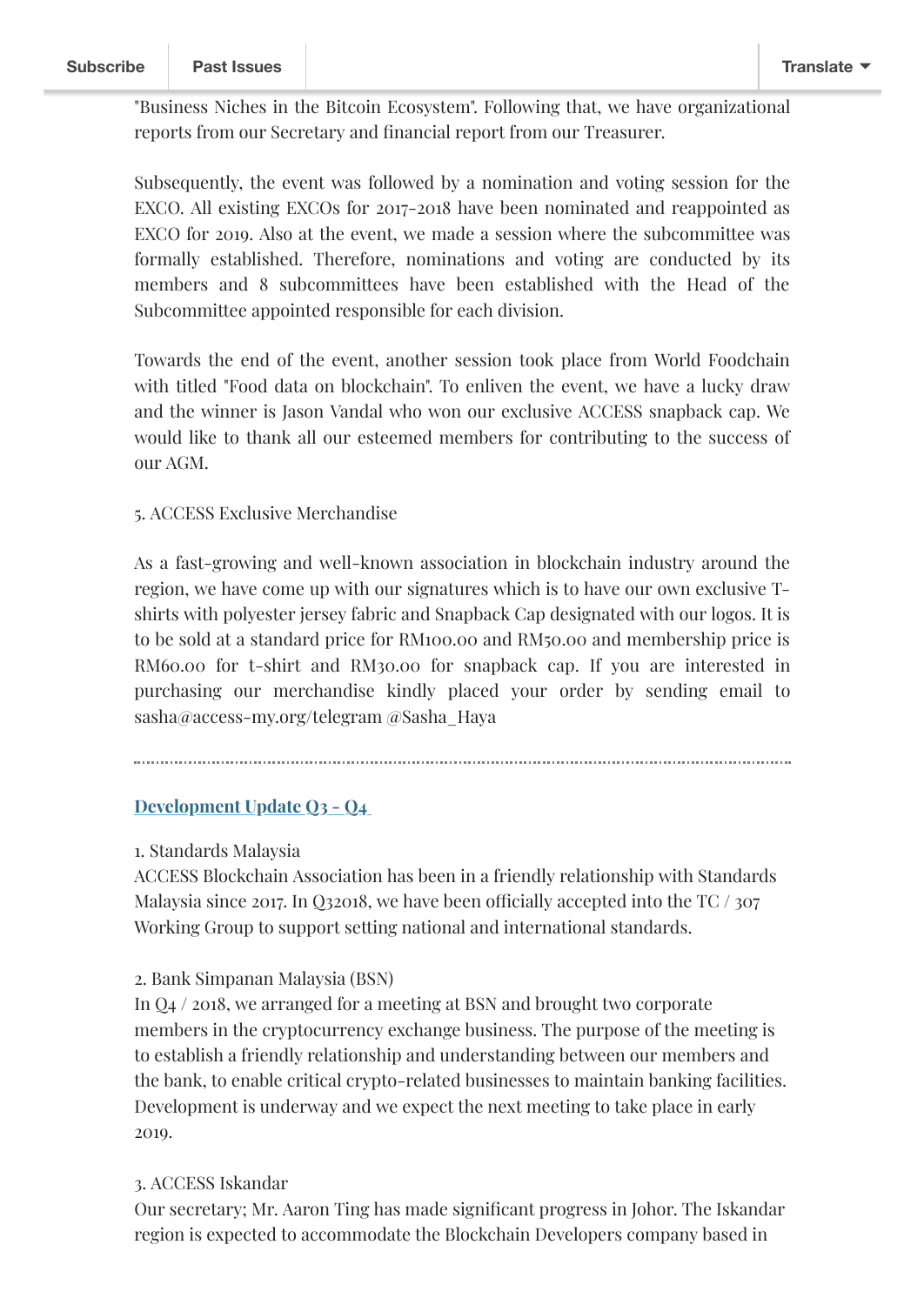Aaron held an event at XpressTrain in Medini Iskandar to further kick-starting this initiative.

4. International Conference on Computer & Information Science Our president Mr. Rene was invited to attend the prestigious Science Fair at KLCC and contribute as a panelist in a knowledge-sharing session alongside Prof Kamil Mahmood of UTP and other experts in the academic and research field.

#### 5. Women in Tech Conference

The ISI (International Strategy Institute) of Malaysia hosted the Women in Tech conference at Sime Darby Convention Centre, KL Mr. Rene had the honor to share his views on "gender powers" and engage the public as panelist speaker.

6. Malaysia Blockchain and Distributed Ledger Technology Outlook 2019 Report: Blockchain and Malaysian Industry Session

Our friends MIGHT are supportive of the blockchain technology and a healthy Malaysian ecosystem around it. MIGHT hosted several events which ACCESS Blockchain Association representatives regularly attend, and launched their 2019 Outlook report, which mentions our association alongside other signicant Malaysian players. Thank you, especially Kak Mastura Ishak @ MIGHT.

7. TECNOMART Blockchain: Adding Value through Blockchain @MIGHT ACCESS MY participated in exhibitions where we also took part in panel sessions. During the exhibition, Sasha entertained all queries, feedback, and greetings from people who came from different backgrounds. Also, Adam is one of the Exco members involved in panel discussions. The Technomart event serves as a platform for insights and updates for specific industries  $\mathcal C$  Government Stakeholders about blockchain potential as well as highlighting areas such as agricultural development and talent from international experience. This is an opportunity for local industry players to explore and collaborate in the Blockchain business.

#### 8. SME CEO Forum

On 24 Oct. 2018 at Aloft Hotel KL - Rene, our president was panelist speaker at the blockchain and cryptocurrency technology session.

#### 9. Lextech Conference by Canlaw

ACCESS Blockchain Association had sent representatives to this year's LexTech conference to engage with legal professionals in between the talk sessions. At their 2017 event, we had Ms. Suraya as panel moderator as well as Mr. Rene and Mr. Aaron explaining the (Blockchain) Smart Contract world to the audience.

10. MOU with Global Entrepreneurship Malaysia Association (GEMA) GEMA signed a MoU for further cooperation, and we're now looking into various cross-association membership benets. The December 2018 eFM radio interview series on Blockchain Technology in Malaysia is one of the first initiatives which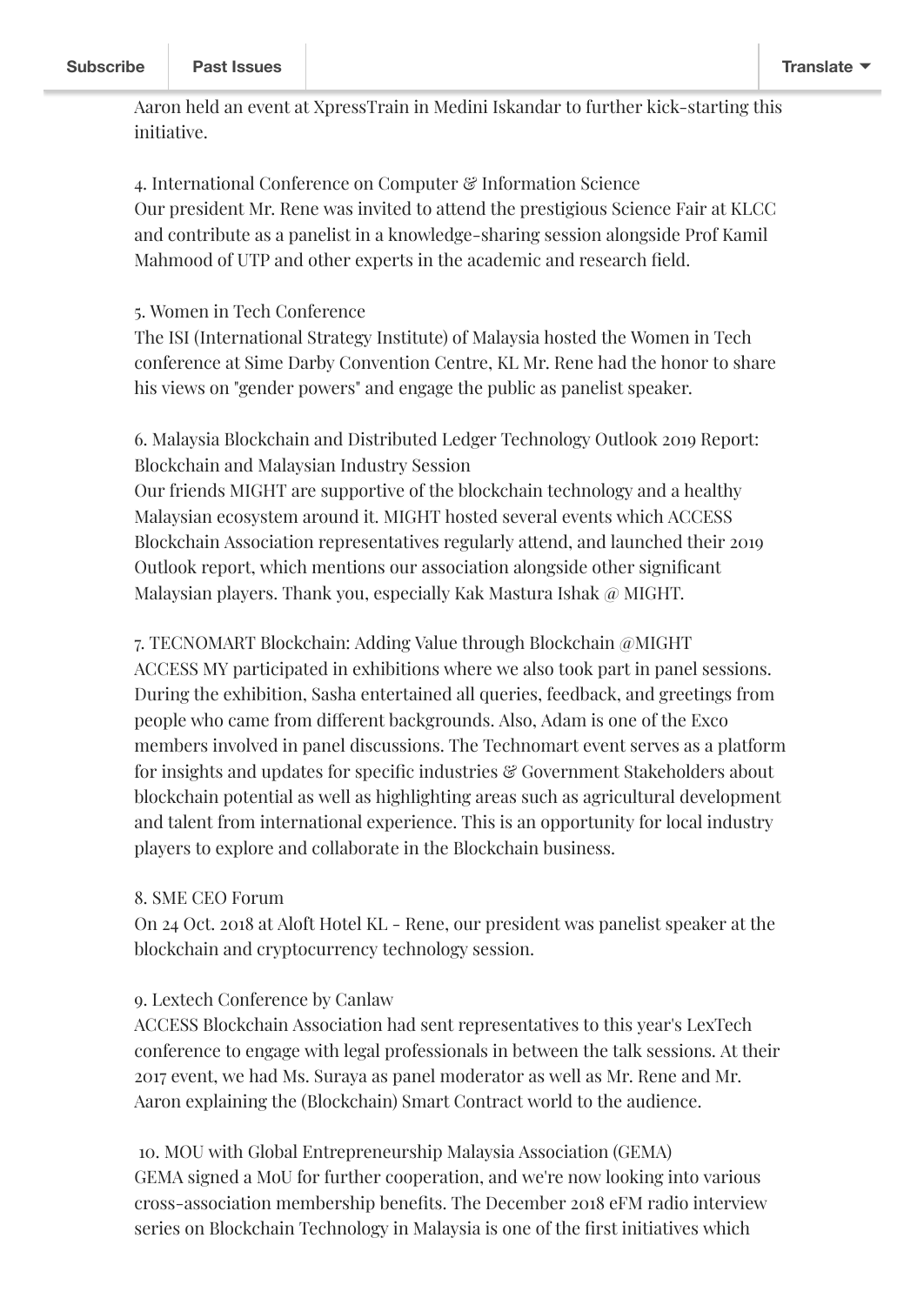#### 11. Annual Starfish Event

Our friend Mr. Warrick Singh from Starfish Training had invited Mr. Rene to speak at his training event at KL Equine Park. A generic Blockchain 101 was combined with applicability in the Real Estate market in Malaysia.

#### 12. IOT talk organized by UTEM

Faeez M. Noor, executive director of ACCESS Blockchain Malaysia and co-founder of LuxTag had a talk at UTEM, Melaka on "Blockchain & IoT : Track & Trace". Faeez presented some of the current industry use cases of blockchain in the IoT industry and how blockchain can increase the integrity of data of IoT devices. Faeez also discussed Ledger of Things, the many use cases and business models that can be created by combining blockchain with IoT. There were around 300+ participants, mainly university students at the event. MCMC, Intel, and Ericsson also presented at the event.

#### 13. Singapore Fintect Festival 2018

On 12 November 2018 until 14 November 2018, a team of ACCESS MY comprised of Aaron, Colbert, and Sasha has flown to Singapore to become a partner joining ACCESS SG to set up a booth during Singapore's largest FinTech event. This is also the first time we held an exhibition with ACCESS SG in the same place. Fintech Festival Singapore is also known as the world's largest Fintech event and provides a global platform for the FinTech community to connect, collaborate and co-create.

#### 14. Banking Law vs Bitcoin

This was a two-session series presented to an audience of post-graduate law students at Faculty of Law, [University](http://vardiz.com/wp-content/uploads/2018/10/Bitcoin-Banking-Law-vs-Bitcoin.pdf) Malaya. The first one "Banking Law vs. Bitcoin" was presented by our treasurer; En. Affendi Ariffin, while the second one "Legal [Consideration](https://celebrusadvisory.com/wp-content/uploads/2018/11/Abridged-Uni-Malaya-Law-Faculty-2018-1115.pdf) for Crypto Banking" was presented by Mr. Edmund Yong from our corporate member; Celebrus Advisory. Lecture materials are provided in the links above.

15. ROUNDTABLE DISCUSSION – The Impact and Challenges of Digital Currency in Malaysia at Universiti Kebangsaan Malaysia (UKM) On 15/11/2018, ACCESS was involved with roundtable discussions between university and industry on "TThe Impact and Challenges of Digital Currency in Malaysia" at Universiti Kebangsaan Malaysia. Some of the attendees for the event were representatives for SSM, INCEIF, and SPRM

#### 16. Blockchain 101 talks at LH-AG

On 5 Dec 2018 Tan Tze Meng of MDec and Rene Bernard of ACCESS Blockchain Association arrived a the field expert to support the joint event of Malaysian Law Firm LH-AG and IAPP Organization. They both did 30min presentations, followed by legal expert Ms. Adlin Abdul Majid who gave views and spurred discussion on the matters pertaining "PDPA & Blockchain."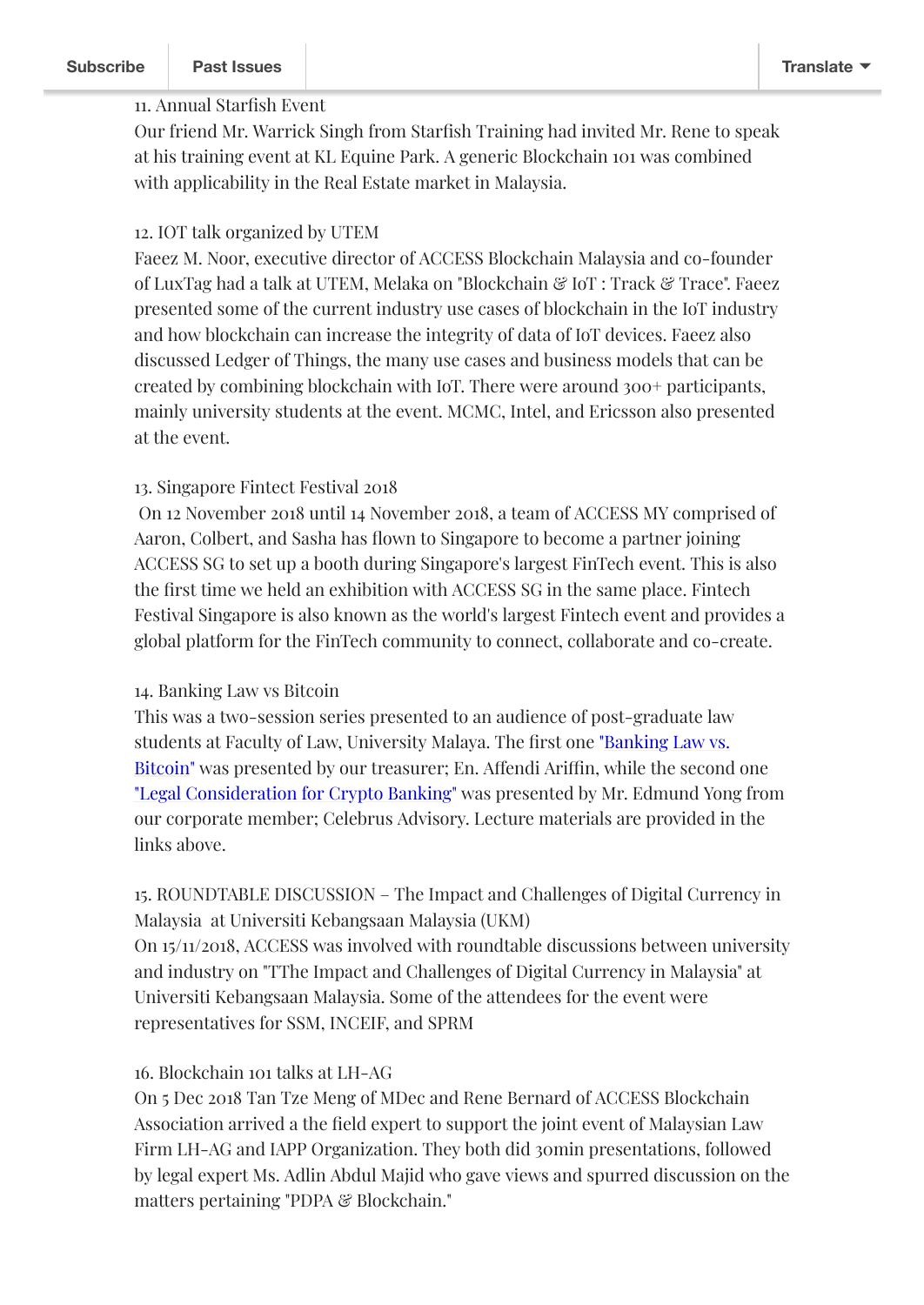radio interview series. Firstly, the series will feature an introduction into Blockchain and Cryptocurrency as well as ACCESS Blockchain Association. Secondly, all interested corporate members had the opportunity to be featured in dedicated interview sessions. Almost ten of our members have taken that initiative - and now we're looking forward to the broadcast to go "on air" by February 2019.

#### **2018 Reviews**

**President, Rene Bernard:** For all of us, 2018 was surely a rough year for Cryptocurrencies and Blockchain Technology. It was the year where ICO's became more scrutinized and pushed into legal frameworks, somewhere even outlawed. A year where many weak projects were shaken off and closed down. One might call it a year of natural selection. Nonetheless, we are happy to see that the Blockchain technology is perceived as one of the drivers of the upcoming Industrial Revolution 4.0 - and ACCESS Blockchain Association is eager to support the sane development of both the latter and the former.

#### **2019 Insights**

**President, Rene Bernard:** President, Rene Bernard: In 2019 and beyond, let us work towards a bright future of both the fintech blockchain environment. "There is immense power when a group of people with similar interests gets together to work toward the same goals" (Idowu Koyenikan, Author).

We aim to have Malaysia set its footprint on the global blockchain world map - one full of good news and positive energy.

**Secretary, Aaron Ting:** We also expect 2019 will bring forth much-needed regulations for the cryptocurrency, ICO, STO, and Exchanges. This signals the formalization and legalization of the industry and Access Malaysia will strive to do our part to ensure a friendly and globally competitive framework is set in place to allow our ecosystem to grow. We are ready to be the recognized industry body for Cryptocurrency, Blockchain and DLT technology and will support any efforts in this direction by working with govt ministries and agencies, as well as other NGOs, Industry bodies and the public at large.



[https://www.facebook.com/ACCESSmalaysia](http://www.facebook.com/sharer/sharer.php?u=https%3A%2F%2Fmailchi.mp%2F11cc57d797dc%2F2nd-edition-access-q3-q4-newsletter)  $(\Box)$  [info@access-my.org](http://us18.forward-to-friend.com/forward?u=08cb80f0367614fd075f66d13&id=15e50eca16&e=[UNIQID])



*Copyright © 2018 ACCESS Blockchain Association Malaysia All rights reserved.*

**Our website address is:** www.aacess-my.org

**Our mailing address is:** info@access-my.org